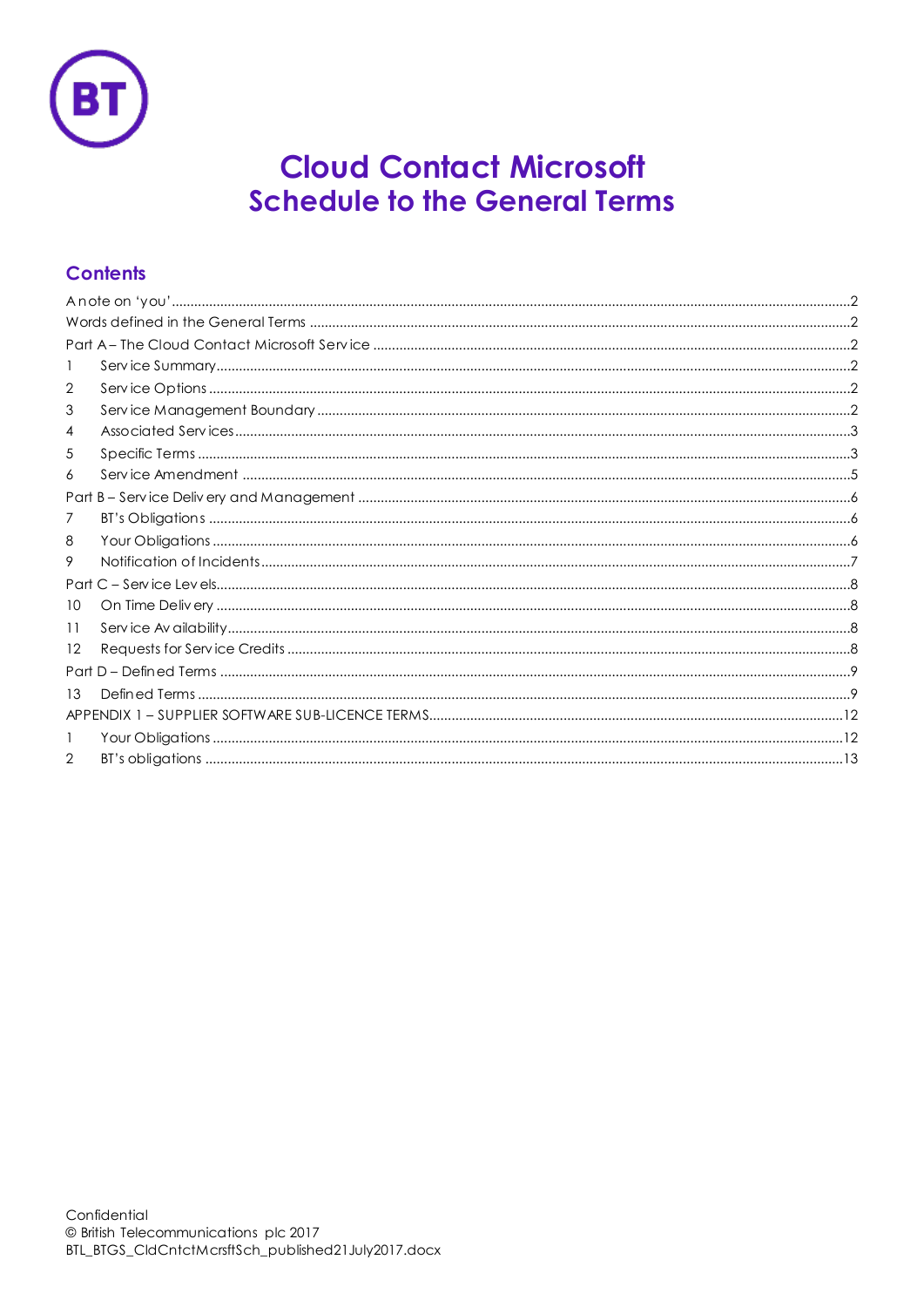

## <span id="page-1-0"></span>**A note on 'you'**

'You' and 'your' mean the Customer.

## <span id="page-1-1"></span>**Words defined in the General Terms**

Words that are capitalised but hav e not been defined in this Schedule hav e the meanings giv en to them in the General Terms.

## <span id="page-1-2"></span>**Part A – The Cloud Contact Microsoft Service**

## <span id="page-1-3"></span>**1 Service Summary**

BT will prov ide you with a cloud-based portfolio serv ice that uses your existing platforms to deliv er and coordinate a range of serv ices, comprising any of the Serv ice Options as set out in any applicable Order up to the point of the Serv ice Management Boundary as set out in Paragraph [3](#page-1-5) (the "**Cloud Contact Microsoft Service**").

## <span id="page-1-4"></span>**2 Service Options**

BT will prov ide you with any of the following options as set out in any applicable Order ("**Service Options**") and in accordance with the details as set out in that Order:

#### 2.1 **Contact Solution**

BT will prov ide you with:

- 2.1.1 a Multi-Channel Contact Solution that allows you to use a v ariety of contact channels (contact channels such as chat, v oice, v ideo, social media, email, text message and screen sharing) when dealing with your clients; and
- 2.1.2 wallboards that display real time information and 180 days historical reporting on data such as call handling, drop calls, call locations and peak days.

#### 2.2 **Team Manager**

BT will prov ide you with the capability to:

- 2.2.1 aggregate your contacts across media channels (such as v oice, v ideo and text messages) in Skype for Business;
- 2.2.2 organise the aggregated contacts into lists of teams that will allow Users to contact and manage the whole team at the same time; and
- 2.2.3 create and share workflows with the lists of teams.

#### 2.3 **Presence Assistant**

BT will prov ide you with the capability to:

- 2.3.1 change your online status on Skype for Business so that you may be seen as present or not present (i.e. a "**do not disturb**" status) in Skype for Business contact centre;
- 2.3.2 allow Users to use the Break Through Feature; and
- 2.3.3 remotely configure this Service Option on your Users' devices.

## 2.4 **RTC Launcher**

BT will prov ide you with a web application that will allow callers to contact you using a web interface such as Web RTC

## 2.5 **Switchboard**

BT will prov ide you with a completely in Skype for Business integrated application that you will be able to use to switch or transfer calls between your contact channels and integrate your calendar and email call back requests without linking additional email programmes.

2.6 Serv ice Options may not be av ailable in all countries.

## <span id="page-1-5"></span>**3 Service Management Boundary**

- <span id="page-1-6"></span>3.1 BT will prov ide and manage the Cloud Contact Microsoft Serv ice as set out in Parts B and C of this Schedule and as set out in any applicable Order up to the network connection you hav e selected or if your Cloud Contact Microsoft Serv ice is hosted, the gateway to the Internet. ("**Service Management Boundary**").
- 3.2 BT will hav e no responsibility for the Cloud Contact Microsoft Serv ice outside the Serv ice Management Boundary.
- 3.3 BT does not make any representations, whether express or implied, about whether the Cloud Contact Microsoft Serv ice will operate in combination with any Customer Equipment or other equipment and software.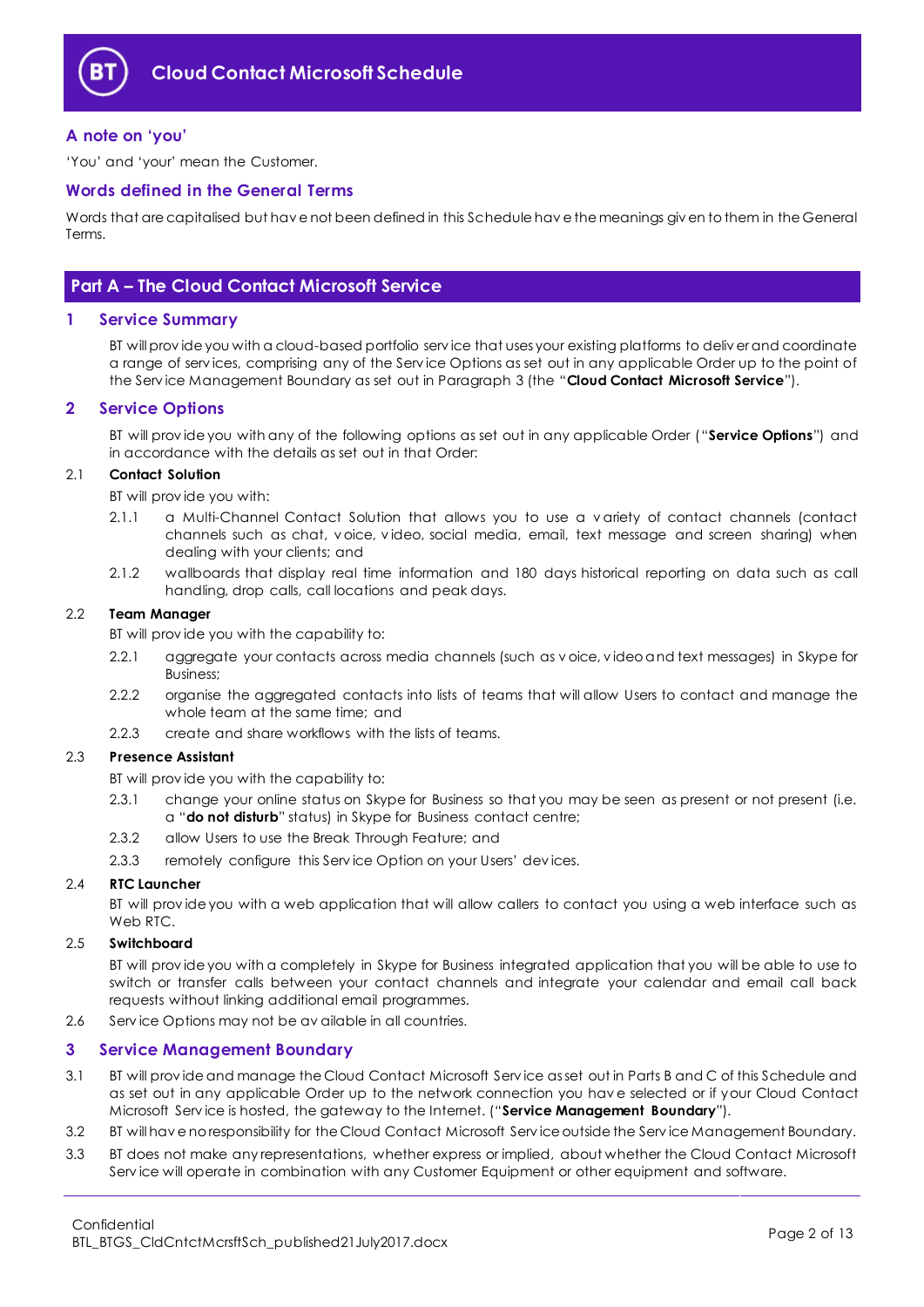

## <span id="page-2-0"></span>**4 Associated Services**

- <span id="page-2-2"></span>4.1 You will have the following services in place that will connect to the Cloud Contact Microsoft Service and are necessary for the Cloud Contact Microsoft Serv ice to function and will ensure that these serv ices meet the minimum technical requirements that BT specifies:
	- 4.1.1 Skype for Business application installed with the appropriate number of licences purchased;
	- 4.1.2 Microsoft SQL and SSL; and
	- 4.1.3 Internet and network connection

## (each an "**Enabling Service**").

- 4.2 You may purchase the Skype for Business application from BT as part of the BT One Cloud Microsoft Serv ice or you may use an alternativ e serv ice that supports the Skype for Business platform prov ided it is built and managed to Microsoft guidelines.
- 4.3 If BT prov ides you with any serv ices other than the Serv ice (including, but not limited to any Enabling Serv ice) this Schedule will not apply to those serv ices and those serv ices will be gov erned by their separate terms.

## <span id="page-2-1"></span>**5 Specific Terms**

## 5.1 **Minimum Period of Service and Renewal Periods**

- 5.1.1 Unless one of us giv es Notice to the other of an intention to terminate the Cloud Contact Microsoft Serv ice at least 90 days before the end of the Minimum Period of Serv ice or a Renewal Period, at the end of the Minimum Period of Service or any Renewal Period, the Cloud Contact Microsoft Service will automatically extend for the Renewal Period and both of us will continue to perform each of our obligations in accordance with the Contract.
- 5.1.2 If either of us giv es a Notice to the other of an intention to terminate the Cloud Contact Microsoft Serv ice, BT will cease deliv ering the Cloud Contact Microsoft Serv ice at the time of 23:59 on the last day of the Minimum Period of Serv ice or subsequent Renewal Period.

## 5.2 **Customer Committed Date**

- 5.2.1 If you request a change to the Cloud Contact Microsoft Serv ice or any part of the Cloud Contact Microsoft Serv ice, including any IP Address location, then BT may rev ise the Customer Committed Date to accommodate that change.
- 5.2.2 BT may expedite deliv ery of the Cloud Contact Microsoft Serv ice for operational reasons or in response to a request from you, but this will not rev ise the Customer Committed Date.

## 5.3 **Access to Emergency Services**

BT will not prov ide the ability for Users to call the emergency serv ices by dialling "**999**" or "**112**" and you are responsible for making alternativ e arrangements for Users, including the maintenance of a fixed telephone number.

## 5.4 **Licence**

BT will grant you a sub-licence for the Supplier Software for the sole purpose of using the Cloud Contact Microsoft Serv ice in accordance with the terms set out in Appendix 1.

## 5.5 **IP Addresses**

- 5.5.1 Except for IP Addresses expressly registered in your name, all IP Addresses made av ailable with the Cloud Contact Microsoft Serv ice will at all times remain BT's property or the property of BT's suppliers and are non-transferable.
- 5.5.2 All of your rights to use IP Addresses will cease on termination or expiration of the Cloud Contact Microsoft Serv ice.

## 5.6 **Provider Independent Resources**

Where you receiv e Prov ider Independent Resources (PIR) with the Cloud Contact Microsoft Serv ice:

- 5.6.1 you will respond to any information requests from BT in order for BT to keep registration records up-todate;
- 5.6.2 you will ensure that up-to-date registration data is prov ided to BT and you agree that some or all of this registration data is published in the RIPE WHOIS database;
- 5.6.3 you will not assign any of the PIR to a third party;
- 5.6.4 you will pay any registration fees to BT that apply for the PIR;
- 5.6.5 if you cannot be contacted or you do not pay any applicable registration fees to BT, the PIR will return by default to RIPE;
- 5.6.6 your use of PIR is subject to the RIPE Policies; and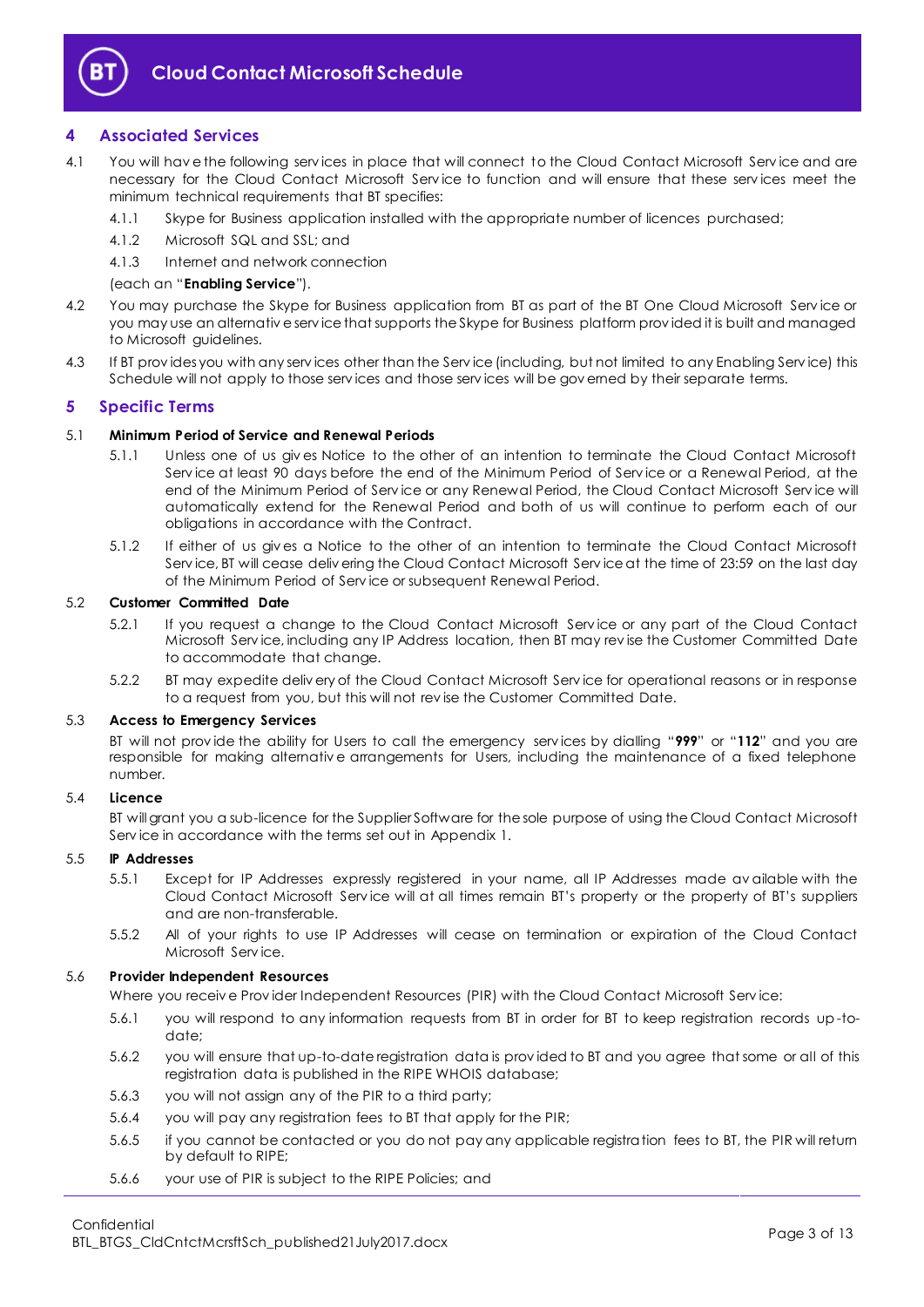

5.6.7 if you do not follow any of the relev ant RIPE Policies the PIR will return to RIPE and BT may terminate the Contract in accordance with Clause 18 of the General Terms.

#### 5.7 **Invoicing**

- 5.7.1 Unless set out otherwise in any applicable Order, BT will inv oice you for the following Charges in the amounts set out in any applicable Order:
	- (a) Installation Charges, on the Serv ice Start Date, or where the installation period is estimated to be longer than one month, monthly in arrears starting from when you place an Order until the Serv ice Start Date;
	- (b) Recurring Charges, except Usage Charges, monthly in adv ance on the first day of the relev ant month and for any period where the Cloud Contact Microsoft Service is provided for less than one month, the Recurring Charges will be calculated on a daily basis;
	- (c) Usage Charges, monthly in arrears on the first day of the relev ant month, calculated at the then current rates;
	- (d) De-installation Charges within 60 days of de-installation of the Cloud Contact Microsoft Serv ice; and
	- (e) any Termination Charges incurred in accordance with Paragraph [5.9](#page-3-0) upon termination of the relev ant Serv ice.
- 5.7.2 BT may inv oice you for any of the following Charges in addition to those set out in any applicable Order:
	- (a) Charges for inv estigating Incidents that you report to BT where BT finds no Incident or that the Incident is caused by something for which BT is not responsible under the Contract;
	- (b) Charges for commissioning the Cloud Contact Microsoft Serv ice in accordance with Paragraph [7.2](#page-5-3) outside of Business Hours;
	- (c) Charges for expediting prov ision of the Cloud Contact Microsoft Serv ice at your request after BT has informed you of the Customer Committed Date; and
	- (d) any other Charges as set out in any applicable Order or the BT Price List or as otherwise agreed between both of us.

## 5.8 **Cancellation Charges**

For the purposes of Clause 16 of the General Terms, if you cancel an Order, or part of it, any time before the Serv ice Start Date you will hav e to pay BT the following Cancellation Charges as set out below:

- 5.8.1 Cancellation Charges for software license costs and hosting costs incurred by BT as set out in an applicable Order, including but not limited to Cancellation Charges for:
	- (a) the purchase or lease of the hardware, software and any licenses that will host the Cloud Contact Microsoft Serv ice;
	- (b) the purchase or lease of any hardware, software, licenses or network capacity required specifically to increase the capacity of the hosting Skype for Business platform for the Cloud Contact Microsoft Serv ice;
	- (c) the cost of deploying the platform and the software that will host the Cloud Contact Microsoft Serv ice; and
	- (d) the cost of configuring the platform; and
- 5.8.2 Cancellation Charges for Professional Serv ices prov ided by or paid for by BT as set out in an applicable Order, including but not limited to Cancellation Charges for:
	- (a) integration and configuration tasks beyond the standard Cloud Contact Microsoft Serv ice offering, including the engagement of suppliers;
	- (b) the dev elopment of any new additional serv ice options, extras, components or integrations to the Cloud Contact Microsoft Serv ice that you hav e requested or ordered; and
	- (c) any custom configuration that you requested as set out in an applicable Order.

## <span id="page-3-1"></span><span id="page-3-0"></span>5.9 **Termination Charges at the End of the Contract**

- 5.9.1 If you terminate the Contract, the Cloud Contact Microsoft Service or any applicable Order for conv enience in accordance with Clause 17 of the General Terms, you will pay BT:
	- (a) all outstanding Charges for serv ice rendered;
	- (b) De-installation Charges;
	- (c) any additional amounts due under the Contract;
	- (d) any other Charges as set out in any applicable Order; and
	- (e) any charges reasonably incurred by BT from a supplier as a result of the early termination.
- 5.9.2 In addition to the Charges set out at Paragrap[h 5.9.1](#page-3-1) abov e, if you terminate during the Minimum Period of Serv ice or any Renewal Period, you will pay BT: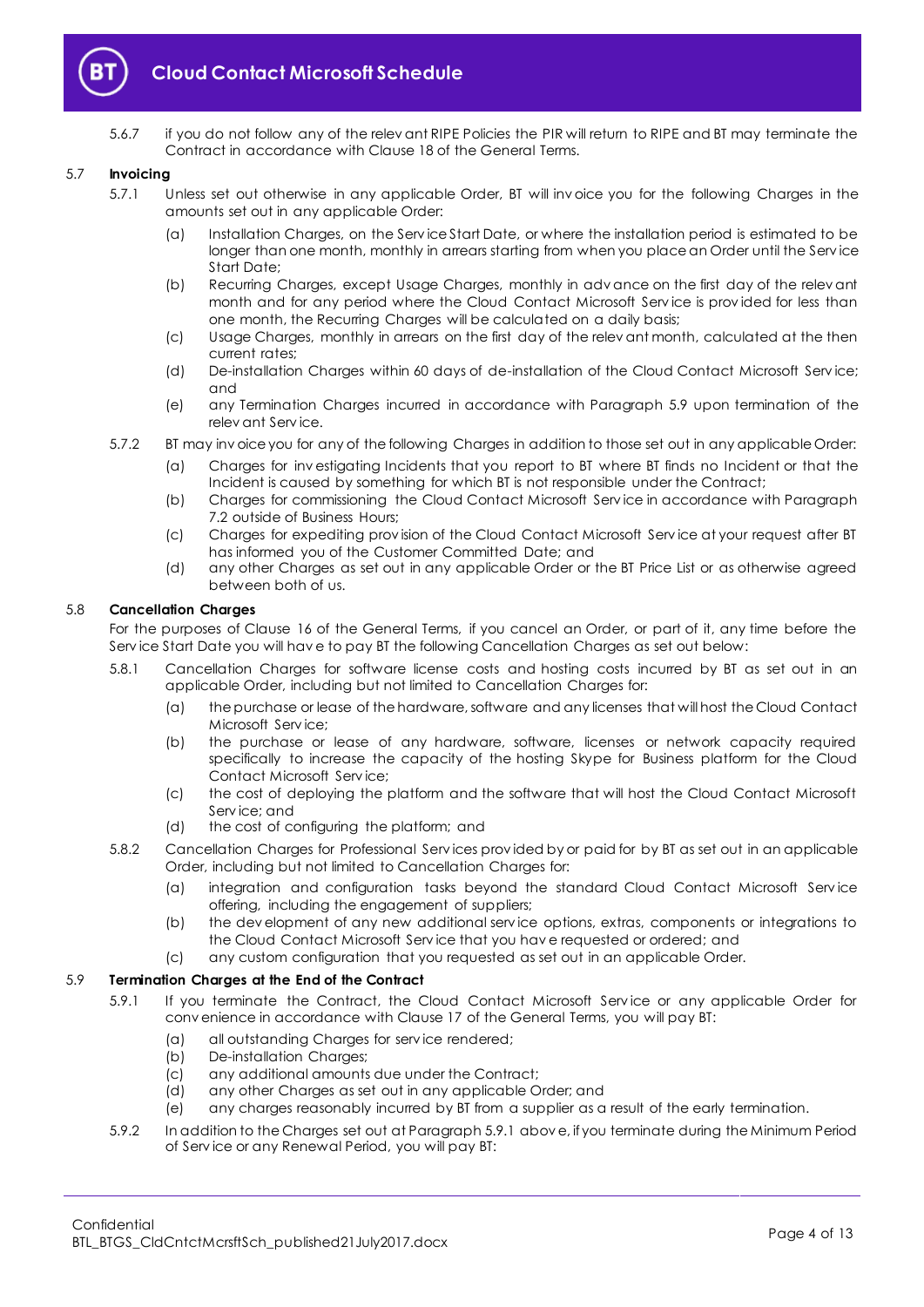

- (a) for any parts of the Cloud Contact Microsoft Serv ice that were terminated during the first 12 months of the Minimum Period of Serv ice, Termination Charges, as compensation, equal to:
	- (i) 100 per cent of the Recurring Charges for any remaining months of the first 12 months of the Minimum Period of Serv ice;
	- (ii) 20 per cent of the Recurring Charges for the remaining months, other than the first 12 months of the Minimum Period of Serv ice; and
	- (iii) Any waiv ed Installation Charges;
- (b) for any parts of the Cloud Contact Microsoft Serv ice that were terminated after the first 12 months of the Minimum Period of Serv ice or during a Renewal Period, Termination Charges, as compensation, equal to 20 per cent of the Recurring Charges for any remaining months of the Minimum Period of Serv ice or Renewal Period.
- 5.9.3 BT will refund to you any money you have paid in advance after deducting any Charges or other payments due to BT under the Contract.

## <span id="page-4-0"></span>**6 Service Amendment**

- <span id="page-4-1"></span>6.1 You may request, by giv ing BT Notice, a change to:
	- 6.1.1 an Order for the Cloud Contact Microsoft Serv ice (or part of an Order) at any time before the applicable Serv ice Start Date; or
	- 6.1.2 the Cloud Contact Microsoft Serv ice at any time after the Serv ice Start Date.
- 6.2 If you exercise your right in accordance with Paragraph [6.1](#page-4-1), and except where a change results from BT's failure to comply with BT's obligations under the Contract, BT will, within a reasonable time, prov ide you with a written estimate, including:
	- 6.2.1 the likely time required to deliv er the changed Cloud Contact Microsoft Serv ice; and
	- 6.2.2 any changes to the Charges due to the changed Cloud Contact Microsoft Serv ice.
- 6.3 BT has no obligation to proceed with any change that you request in accordance with Paragraph [6.1,](#page-4-1) unless and the necessary changes to the Charges, implementation timetable and any other relev ant terms of the Contract to take account of the change are agreed between both of us in writing.
- 6.4 If BT changes a Cloud Contact Microsoft Serv ice prior to the Serv ice Start Date because you hav e giv en BT incomplete or inaccurate information, BT may, acting reasonably, apply additional Charges.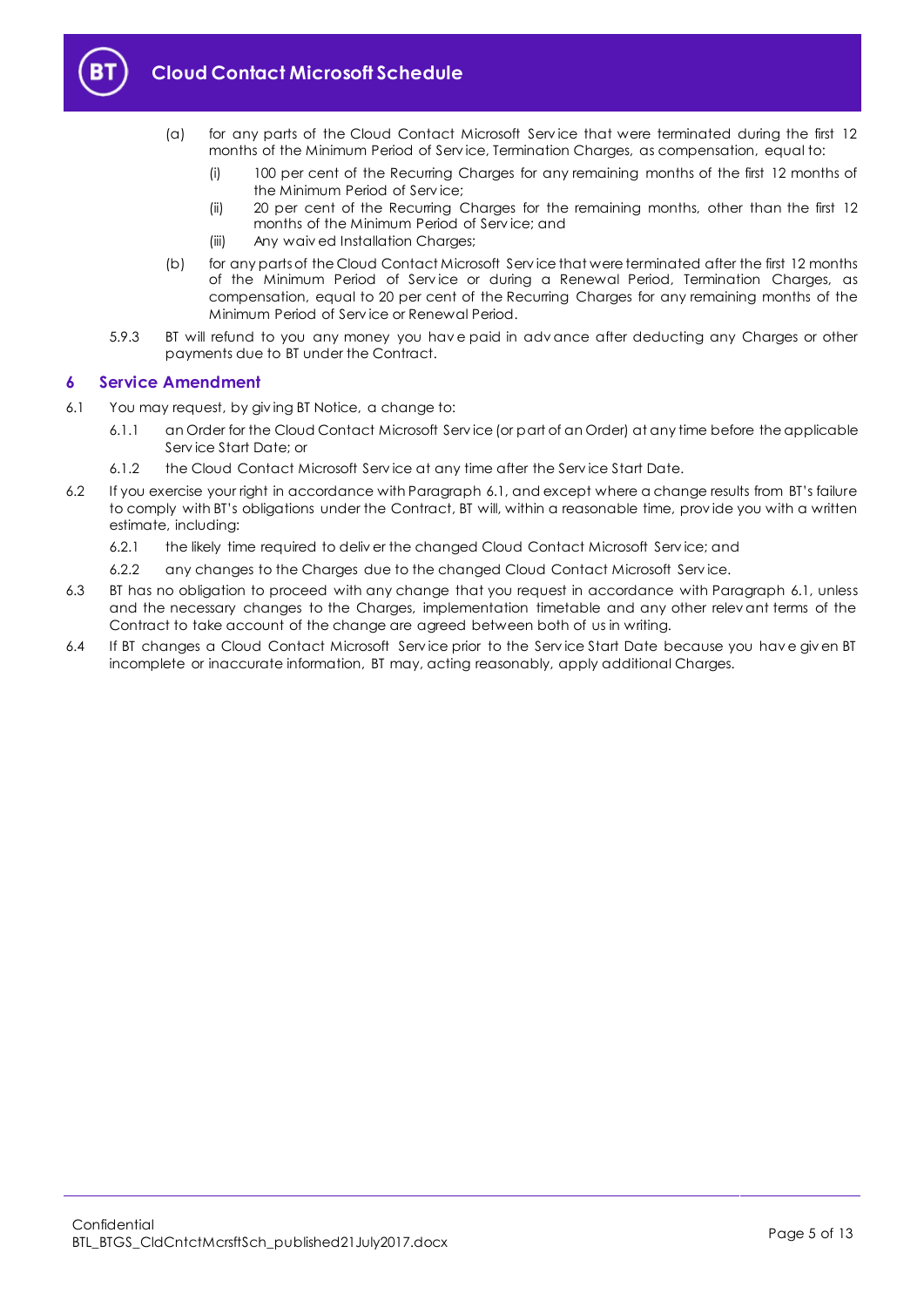

# <span id="page-5-0"></span>**Part B – Service Delivery and Management**

## <span id="page-5-1"></span>**7 BT's Obligations**

## 7.1 **Service Delivery**

Before the Serv ice Start Date and, where applicable, throughout the prov ision of the Cloud Contact Microsoft Serv ice, BT will:

- 7.1.1 provide you with contact details for the Service Desk; and
- 7.1.2 prov ide you with a Customer Committed Date and will use reasonable endeav ours to meet any Customer Committed Date.

## <span id="page-5-3"></span>7.2 **Commissioning of the Service**

Before the Serv ice Start Date, BT will:

- 7.2.1 configure the Cloud Contact Microsoft Service:
- 7.2.2 conduct a series of standard tests on the Cloud Contact Microsoft Serv ice to ensure that it is configured correctly;
- 7.2.3 connect the Cloud Contact Microsoft Serv ice to the Enabling Serv ices; and
- 7.2.4 on the date that BT has completed the activ ities in this Paragraph [7.2,](#page-5-3) confirm to you the Serv ice Start Date.

## 7.3 **During Operation**

On and from the Serv ice Start Date, BT:

- 7.3.1 will respond and use reasonable endeav ours to remedy an Incident without undue delay;
- 7.3.2 may carry out Maintenance from time to time and will use reasonable endeav ours to inform you:
	- (a) at least fiv e Business Days before any Planned Maintenance on the BT Network, howev er, BT may inform you with less notice than normal where Maintenance is required in an emergency; or
	- (b) without undue delay for scheduled Maintenance by the relev ant supplier; and
- 7.3.3 may, in the ev ent of a security breach affecting the Cloud Contact Microsoft Serv ice, require you to change any or all of your passwords;

## 7.4 **The End of the Service**

On termination of the Serv ice by either one of us, BT:

- 7.4.1 will prov ide configuration information relating to the Cloud Contact Microsoft Serv ice prov ided at the Site(s) in a format that BT reasonably specifies; and
- 7.4.2 may delete any Content.

## <span id="page-5-2"></span>**8 Your Obligations**

## 8.1 **Service Delivery**

Before the Serv ice Start Date and, where applicable, throughout the prov ision of the Cloud Contact Microsoft Serv ice, you will:

- 8.1.1 prov ide BT with the names and contact details of the Customer Contact, but BT may also accept instructions from a person who BT reasonably believ es is acting with your authority;
- 8.1.2 prov ide BT with any information reasonably required without undue delay;
- 8.1.3 complete any preparation activ ities that BT may request to enable you to receiv e the Cloud Contact Microsoft Serv ice promptly and in accordance with any reasonable timescales;
- <span id="page-5-4"></span>8.1.4 in jurisdictions where an employer is legally required to make such disclosure to its Users and other employees:
	- (a) inform your Users and other employees that as part of the Cloud Contact Microsoft Serv ice being deliv ered by BT, BT may monitor and report to you the use of any targeted applications by them;
	- (b) ensure that your Users and other employees hav e consented or will be deemed to have consented to such monitoring and reporting (if such consent is legally required); and
	- (c) agree that BT will not be liable for any failure by you to comply with this Paragraph [8.1.4,](#page-5-4) you will be liable to BT for any Claims, losses, costs or liabilities incurred or suffered by BT due to your failure to comply with this Paragrap[h 8.1.4;](#page-5-4)
- 8.1.5 ensure that the LAN protocols and applications you use will be compatible with the Cloud Contact Microsoft Serv ice; and
- 8.1.6 prov ision a VPN into your env ironment to allow the Cloud Contact Microsoft Serv ice to be configured.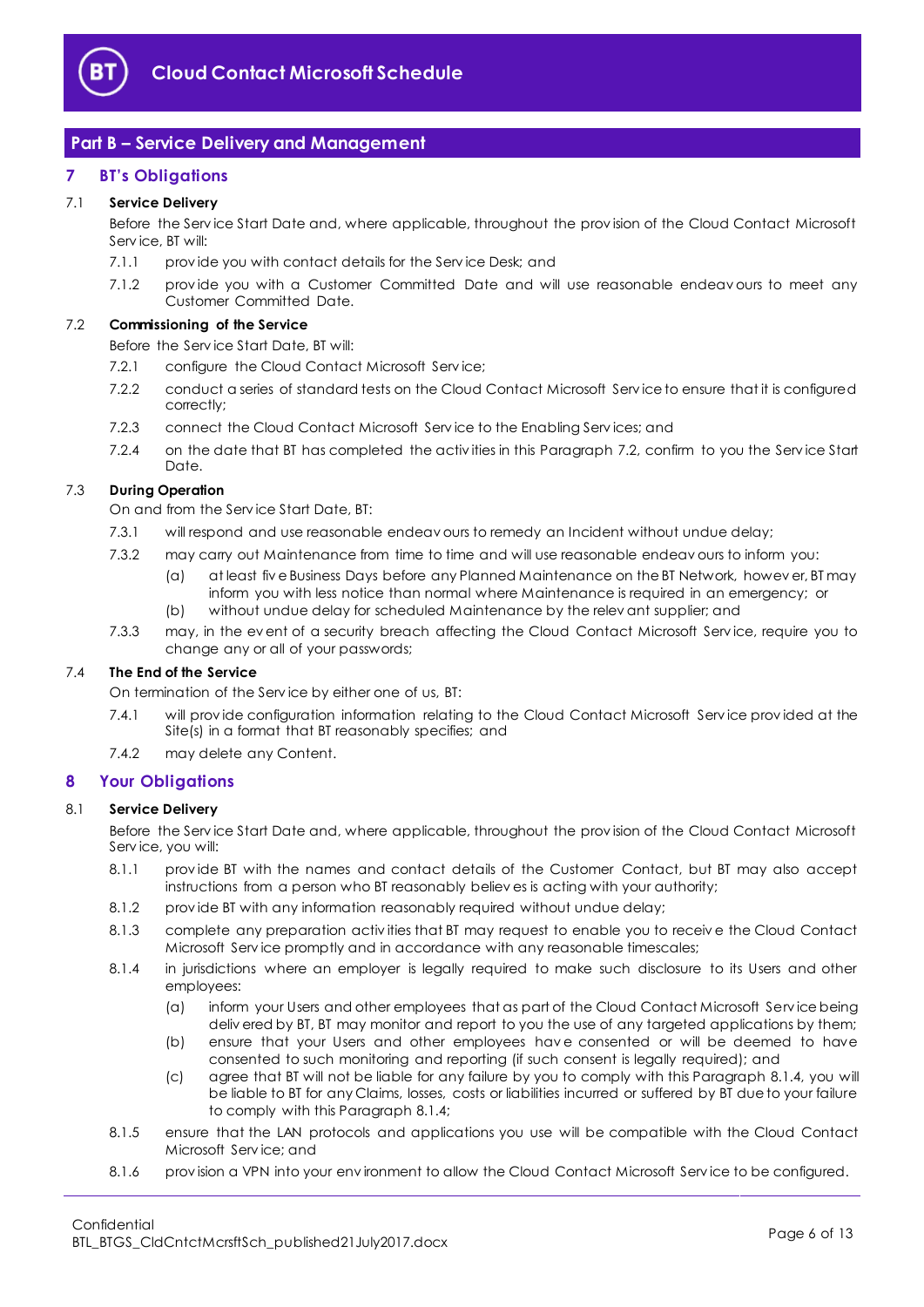

## 8.2 **During Operation**

On and from the Serv ice Start Date, you will:

- 8.2.1 ensure that Users report Incidents to the Customer Contact and not to the Service Desk;
- 8.2.2 ensure that the Customer Contact will take Incident reports from Users and pass these to the Service Desk using the reporting procedures agreed between both of us, and will be av ailable for all subsequent Incident management communications;
- 8.2.3 monitor and maintain any Customer Equipment connected to the Cloud Contact Microsoft Serv ice or used in connection with a Cloud Contact Microsoft Serv ice;
- 8.2.4 ensure that any Customer Equipment that is connected to the Cloud Contact Microsoft Service or that you use, directly or indirectly, in relation to the Cloud Contact Microsoft Serv ice is:
	- (a) connected using the applicable BT Network termination point, unless you hav e BT's permission to connect by another means;
	- (b) adequately protected against viruses and other breaches of security;<br>(c) technically compatible with the Cloud Contact Microsoft Service and
	- technically compatible with the Cloud Contact Microsoft Service and will not harm or damage the BT Network, or any of BT's suppliers' or subcontractors' network or equipment; and
	- (d) approv ed and used in accordance with relev ant instructions, standards and Applicable Law and any safety and security procedures applicable to the use of that Customer Equipment;
- 8.2.5 immediately disconnect any Customer Equipment, or adv ise BT to do so at your expense, where Customer Equipment does not meet any relev ant instructions, standards or Applicable Law;
- 8.2.6 distribute, manage and maintain access profiles, passwords and other systems administration information relating to the control of Users' access to the Cloud Contact Microsoft Serv ice;
- 8.2.7 ensure the security and proper use of all valid User access profiles, passwords and other systems administration information used in connection with the Cloud Contact Microsoft Serv ice and:
	- (a) immediately terminate access for any person who is no longer a User;
	- (b) inform BT immediately if a User's ID or password has, or is likely to, become known to an unauthorised person, or is being or may be used in an unauthorised way;
	- (c) take all reasonable steps to prev ent unauthorised access to the Cloud Contact Microsoft Serv ice;
	- (d) satisfy BT's security checks if a password is lost or forgotten; and
	- (e) change any or all passwords or other systems administration information used in connection with the Cloud Contact Microsoft if BT requests you to do so in order to ensure the security or integrity of the Cloud Contact Microsoft Serv ice.

## <span id="page-6-0"></span>**9 Notification of Incidents**

Where you become aware of an Incident:

- 9.1 the Customer Contact will report it to the Service Desk;
- 9.2 BT will give you a Ticket:
- <span id="page-6-1"></span>9.3 BT will inform you when it believ es the Incident is cleared and will close the Ticket when:
	- 9.3.1 you confirm that the Incident is cleared within 24 hours after being informed; or
		- 9.3.2 BT has attempted unsuccessfully to contact you, in the way agreed between both of us, in relation to the Incident and you hav e not responded within 24 hours following BT's attempt to contact you.
- 9.4 If you confirm that the Incident is not cleared within 24 hours following being informed, the Ticket will remain open, and BT will continue to work to resolv e the Incident.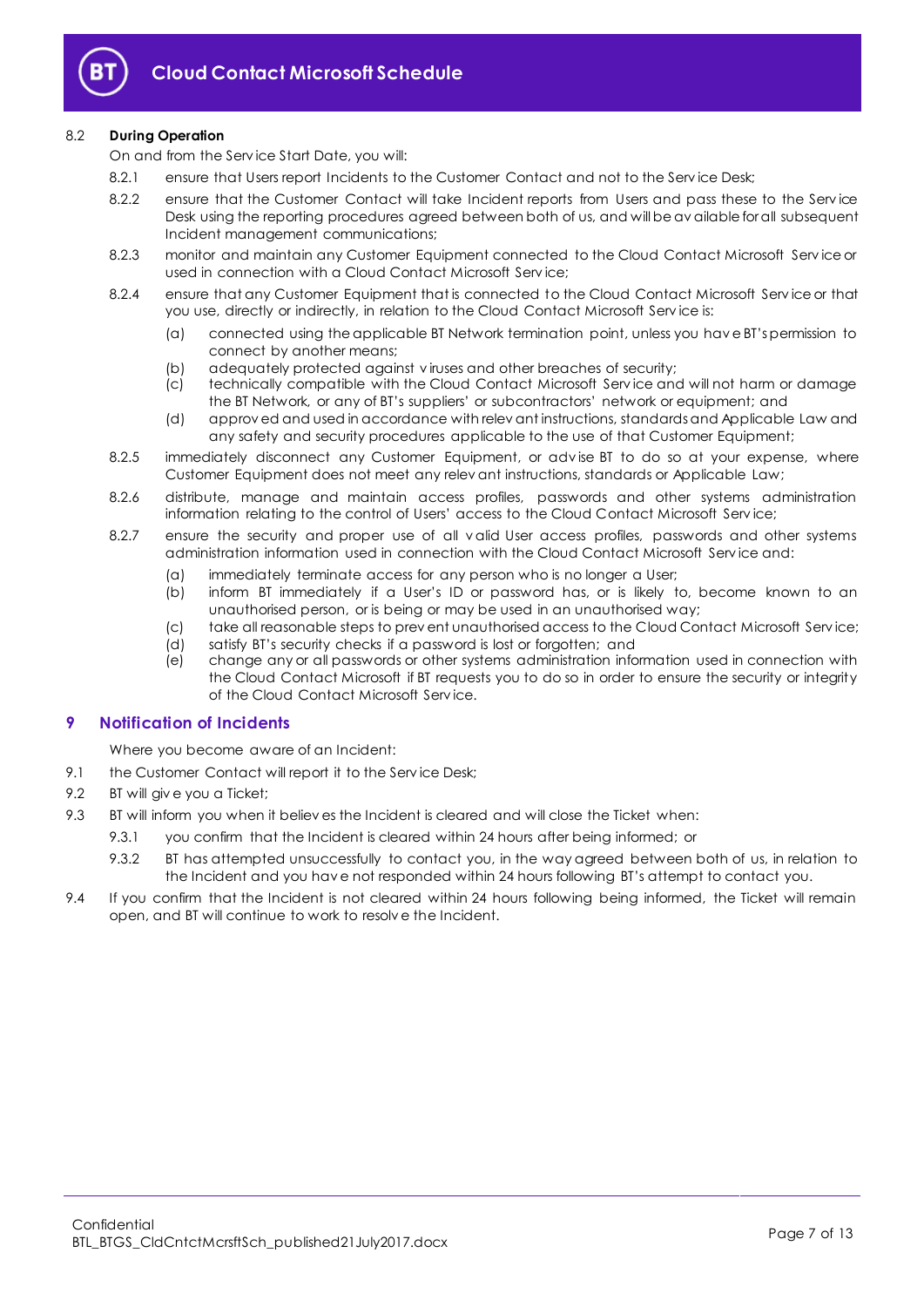

# <span id="page-7-0"></span>**Part C – Service Levels**

## <span id="page-7-1"></span>**10 On Time Delivery**

## <span id="page-7-10"></span>10.1 **On Time Delivery Service Level**

BT will deliv er the Cloud Contact Microsoft Serv ice on or before the Customer Committed Date ("**On Time Delivery Service Level**").

#### <span id="page-7-4"></span>10.2 **On Time Delivery Service Credits**

If BT does not meet the On Time Deliv ery Serv ice Lev el, you may claim On Time Deliv ery Serv ice Credits if you hav e reported the Qualifying Incident in accordance with Paragraph [9,](#page-6-0) for each day after the Customer Committed Date until the Serv ice Start Date as set out in this Paragraph [10.2](#page-7-4) up to a maximum amount equal to 100 per cent of the monthly Recurring Charges for the affected Site or Circuit.

#### 10.3 **Exception**

The On-Time Deliv ery Serv ice Lev el does not apply to upgrades or changes to the Cloud Contact Microsoft Serv ice, unless these require the installation of new components and hav e an agreed deliv ery date, in which case the Customer Committed Date will be that agreed deliv ery date.

## <span id="page-7-2"></span>**11 Service Availability**

## <span id="page-7-6"></span>11.1 **Availability Service Level**

From the Serv ice Start Date, BT will prov ide the Cloud Contact Microsoft Serv ice with a target av ailability as set out in the table below ("**Availability Service Level**"):

| <b>SLA Category</b> | <b>Availability Annual</b><br>larget | Maximum Annual<br><b>Availability Downtime</b> | Maximum Monthly<br><b>Availability Downtime</b> | Service Credit Interval |
|---------------------|--------------------------------------|------------------------------------------------|-------------------------------------------------|-------------------------|
| Cat A1              | $\geq$ 99.97%                        | 3 hours                                        | 0 minutes                                       | hour                    |

## <span id="page-7-7"></span>11.2 **Availability Service Credits**

- 11.2.1 If a Sev erity Lev el 1 Incident occurs, BT will measure the Av ailability Downtime for the Site(s) or Circuit starting from when you report a Qualifying Incident and ending when BT closes the Incident in accordance with Paragrap[h 9.3.](#page-6-1)
- <span id="page-7-9"></span>11.2.2 BT will then calculate the cumulativ e Av ailability Downtime for the calendar months in which the Sev erity Lev el 1 Incident occurred ("**Cumulative Monthly Availability Downtime**").
- <span id="page-7-8"></span>11.2.3 If the Cumulativ e Monthly Av ailability Downtime of the Cloud Contact Microsoft Serv ice exceeds the Maximum Monthly Av ailability Downtime, you may request Av ailability Serv ice Credits for each Serv ice Credit Interv al of 4 per cent of the Monthly Recurring Charges.

## <span id="page-7-3"></span>**12 Requests for Service Credits**

- <span id="page-7-5"></span>12.1 You may request applicable Serv ice Credits within 28 days of the end of the calendar month in which a Qualifying Incident occurred by prov iding details of the reason for the claim. Any failure by you to submit a request in accordance with this Paragraph [12.1](#page-7-5) will constitute a waiv er of any claim for Serv ice Credits for that calendar month.
- 12.2 Upon receipt of a v alid request for Serv ice Credits in accordance with Paragrap[h 12.1:](#page-7-5)
	- 12.2.1 BT will issue you with the applicable Serv ice Credits by deducting those Serv ice Credits from your inv oice within two billing cycles of the request being receiv ed; and
	- 12.2.2 following termination of the Contract where no further inv oices are due to be issued by BT, BT will pay you the Serv ice Credits in a reasonable period of time.
- 12.3 Service Credits for all Service Levels will be aggregated and are av ailable up to a maximum amount equal to 100 per cent of the monthly Recurring Charge for the affected Cloud Contact Microsoft Service.
- 12.4 All Service Lev els and Service Credits will be calculated in accordance with information recorded by, or on behalf of, BT.
- 12.5 The Serv ice Lev els under this Schedule will not apply:
	- 12.5.1 in the ev ent that Clause 8 or Clause 23 of the General Terms applies; or
	- 12.5.2 during any trial period of the Cloud Contact Microsoft Service.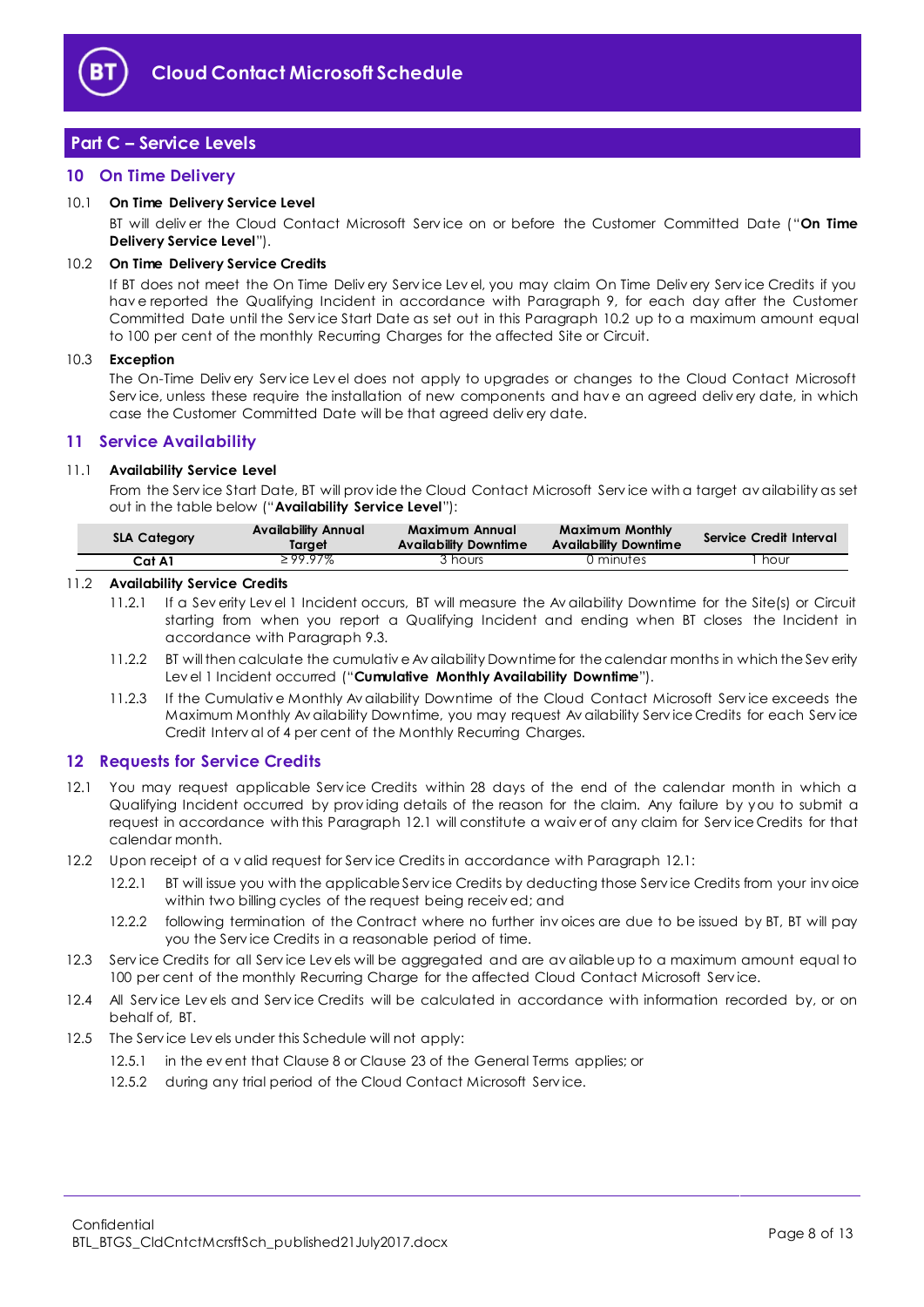

# <span id="page-8-0"></span>**Part D – Defined Terms**

## <span id="page-8-1"></span>**13 Defined Terms**

In addition to the defined terms in the General Terms, capitalised terms in this Schedule will hav e the below meanings (and in the case of conflict between these defined terms and the defined terms in the General Terms, these defined terms will take precedence for the purposes of this Schedule). BT has repeated some definitions in this Schedule that are already defined in the General Terms. This is to make it easier for you to find the definitions when reading this Schedule.

"**Availability**" means the period of time when the Cloud Contact Microsoft Serv ice is functioning.

"**Availability Annual Target**" has the meaning giv en in the table at Paragraph [11.1](#page-7-6) for the relev ant SLA Category. "**Availability Downtime**" means the period of time during which a Sev erity Lev el 1 Incident exists as measured by BT in accordance with Paragraph [11.2.1.](#page-7-7)

"**Availability Service Credit**" means the Serv ice Credit av ailable for a failure to meet the Av ailability Serv ice Lev el, as set out in Paragraph [11.2.3.](#page-7-8)

"**Availability Service Level**" has the meaning giv en in in Paragraph [11.1.](#page-7-6)

"**BT One Cloud Microsoft**" means the One Cloud Microsoft serv ice prov iding an enterprise class Skype for Business platform that is globally hosted and managed by BT on behalf of a customer that you can order separately from BT and that is subject to the terms set out at [www.bt.com/terms.](http://www.bt.com/terms)

"**BT Price List**" means the document containing a list of BT's charges and terms that can be accessed at: [www.bt.com/pricing](http://www.bt.com/pricing) (or any other online address that BT may advise you).

"**Business Hours**" means between the hours of 0800 and 1700 in a Business Day.

"**Break Through Feature**" means the forwarding feature that may be used by Users to break through any "**do not**  disturb" User status to make contact with that User.

"**Cloud Contact Microsoft Service**" has the meaning giv en in Paragraph [1.](#page-1-3)

"**Content**" means applications, data, information (including emails), v ideo, graphics, sound, music, photographs, software or any other material.

"**Cumulative Monthly Availability Downtime**" has the meaning giv en in Paragrap[h 11.2.2.](#page-7-9)

"**Customer Committed Date**" means the date prov ided by BT on which deliv ery of the Cloud Contact Microsoft Serv ice (or each part of the Cloud Contact Microsoft Serv ice, including to each Site) is due to start.

"**Customer Contact**" means any indiv iduals authorised to act on your behalf for Cloud Contact Microsoft Serv ice management matters.

"**Customer Equipment**" means any equipment and any software used by you in connection with a Cloud Contact Microsoft Serv ice.

"**De-installation Charges**" means the charges payable by you on de-installation of the Cloud Contact Microsoft Serv ice that will be equal to the then current rates for Installation Charges on the date of de-installation.

"**Enabling Service**" has the meaning giv en in Paragrap[h 4.1.](#page-2-2)

"**General Terms**" means the general terms that this Schedule is attached to, or where not attached to this Schedule, can be found at [www.bt.com/terms,](http://www.bt.com/terms) and form part of the Contract.

"**Incident**" means an unplanned interruption to, or a reduction in the quality of, the Cloud Contact Microsoft Serv ice or particular element of the Cloud Contact Microsoft Serv ice.

"**Installation Charges**" means those Charges set out in any applicable Order in relation to installation of the Cloud Contact Microsoft Serv ice or any Customer Equipment.

"**Instant Messaging**" means a type of online chat that offers real-time text transmission ov er the Internet.

"**Internet**" means a global system of interconnected networks that use a standard Internet Protocol to link dev ices worldwide.

"**Internet Protocol**" or "**IP**" means a communications protocol for dev ices connected to the Internet that specifies the format for addresses and units of transmitted data.

"**IP Address**" means a unique number on the Internet of a network card or controller that identifies a dev ice and is v isible by all other dev ices on the Internet.

"**Local Area Network**" or "**LAN**" means the infrastructure that enables the ability to transfer IP serv ices within Site(s) (including data, v oice and v ideo conferencing serv ices).

"**Maximum Annual Availability Downtime**" has the meaning giv en in the table at Paragrap[h 11.1.](#page-7-6)

"**Maximum Monthly Availability Downtime**" has the meaning giv en in the table at Paragrap[h 11.1.](#page-7-6)

"**Minimum Period of Service**" means a period of 12 consecutiv e months beginning on the Serv ice Start Date, unless set out otherwise in any applicable Order.

"**Monthly Recurring Charges**" means the monthly Recurring Charges for the Cloud Contact Microsoft Serv ice and the sum of the Usage Charges for the three full prev ious months div ided by three.

"**Multi-Channel Contact Solution**" means a multi-channel contact solution that enables you to select options that will redirect you to specific channels so that you may continue a conv ersation with your customer while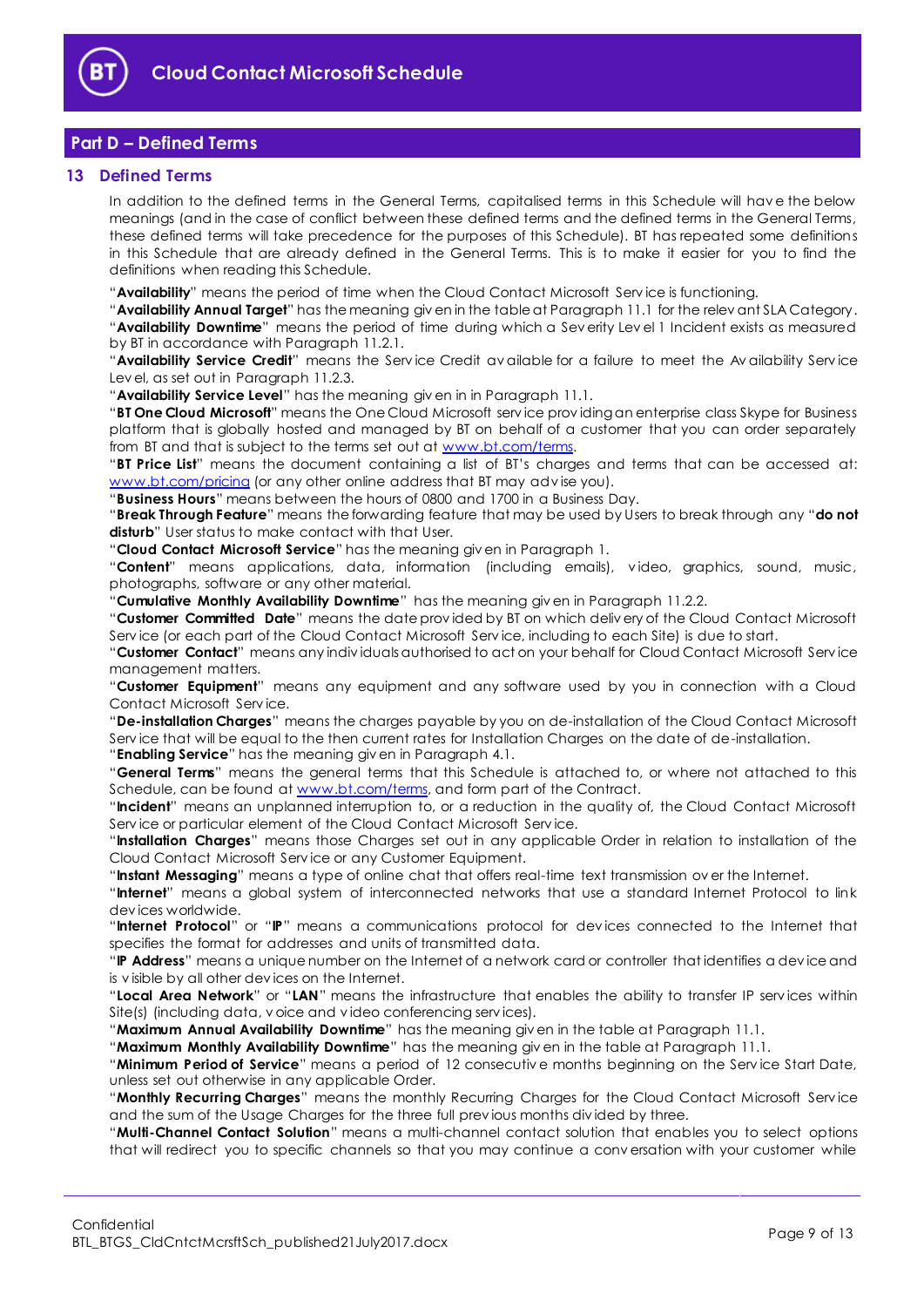mov ing between the different channels (for example you may mov e from Instant Messaging to phone to v ideo conferencing in one conv ersation).

"**On Time Delivery Service Credits**" means the Serv ice Credit av ailable for a failure to meet the On Time Deliv ery Service Level, which are equal to 4 per cent of the Recurring Charges for the applicable Site, per day.

"**On Time Delivery Service Level**" has the meaning giv en in Paragrap[h 10.1.](#page-7-10)

"**Planned Maintenance**" means any maintenance BT has planned to do in adv ance.

"**Professional Services**" means those serv ices prov ided by BT which are labour related serv ices.

"**Provider Independent Resources**" or "**PIR**" means resources assigned to Users that include autonomous system numbers, prov ider independent IPv 4 addresses, any cast assignments, prov ider independent IXP IPv 6 addresses and all future prov ider independent resources.

"**Qualifying Incident**" means an Incident, except where any of the following ev ents hav e occurred:

- (a) the Cloud Contact Microsoft Serv ice has been modified or altered in any way by you, or by BT in accordance with your instructions;
- (b) Planned Maintenance;
- (c) you hav e performed any network configurations that BT did not approv e;
- (d) an Incident has been reported and BT cannot confirm that an Incident exists after performing tests; or
- (e) you requested BT to test the Cloud Contact Microsoft Serv ice at a time when no Incident has been detected or reported.

"**Recurring Charges**" means the Charges for the Cloud Contact Microsoft Serv ice or applicable part of the Cloud Contact Microsoft Service that are invoiced repeatedly in every payment period (e.g. every month), as set out in any applicable Order.

"**Renewal Period**" means for each Cloud Contact Microsoft, the initial 12 month period following the Minimum Period of Serv ice, and each subsequent 12 month period.

"**RIPE**" means the Réseaux IP Européens, an organisation of European IP networks whose primary activ ity is the assignment and management of Internet numbers such as IP addresses and autonomous system numbers. "**RIPE Policies**" means those policies published on the RIPE website at<https://www.ripe.net/publications/> that

may be amended from time to time.

"**RIPE WHOIS**" means the RIPE database which prov ides contact and registration information for IP addresses, autonomous system numbers (ASN), organizations or customers that are associated with these resources, and related Points of Contact (POC). It does not include information on domain names.

"**Service Credit Interval**" has the meaning giv en in the table at Paragraph [11.1](#page-7-6) for the relev ant SLA Category. "**Service Desk**" means the helpdesk that you will be able to contact to submit serv ice requests, report Incidents and ask questions about the Cloud Contact Microsoft Serv ice.

"**Service Level**" means each of the On Time Deliv ery Serv ice Lev el and the Av ailability Serv ice Lev el.

"**Service Management Boundary**" has the meaning giv en in Paragraph [3.1.](#page-1-6)

"**Service Options**" has the meaning giv en in Paragrap[h 2.](#page-1-4)

"**Severity Level 1 Incident**" means a Qualifying Incident that cannot be circumv ented and that constitutes a complete loss of Cloud Contact Microsoft Serv ice at the Sites.

"**Site**" means a location at which the Cloud Contact Microsoft Serv ice is prov ided.

"**Skype for Business**"means an instance of Microsoft's "**Skype for Business**" unified communications application. "**SLA Category**" means the category, as set out in any applicable Order, which, in accordance with the table set out at Paragrap[h 11.1,](#page-7-6) specifies the following in relation to the Cloud Contact Microsoft Service:

- (a) Av ailability Annual Target;
- (b) Maximum Annual Av ailability Downtime;
- (c) Maximum Monthly Av ailability Downtime; and
- (d) Serv ice Credit Interv al.

"**Software**" means all computer programs including but not limited to all source code and object code whether in machine readable, optically readable or any other format comprised in the supplies that the Supplier prov ides and the media on which it is supplied.

"**Supplier**" means Luware UK Limited.

"**Supplier Software**" means any software owned by or licenced to the Supplier in:

- (a) all components, materials, plant, tools, test equipment, documentation, firmware, Software, spares and parts and things comprised in the supplies supplied or performed by the Supplier;
- (b) information whether in tangible or any other form, including, without limitation, specifications, reports, data, notes, documentation, drawings, software, computer outputs, designs, circuit diagrams, models, patterns, samples, inv entions, (whether capable of being patented or not) and know-how, and the media (if any) upon which such information is supplied, comprised in the supplies supplied or performed by the Supplier; and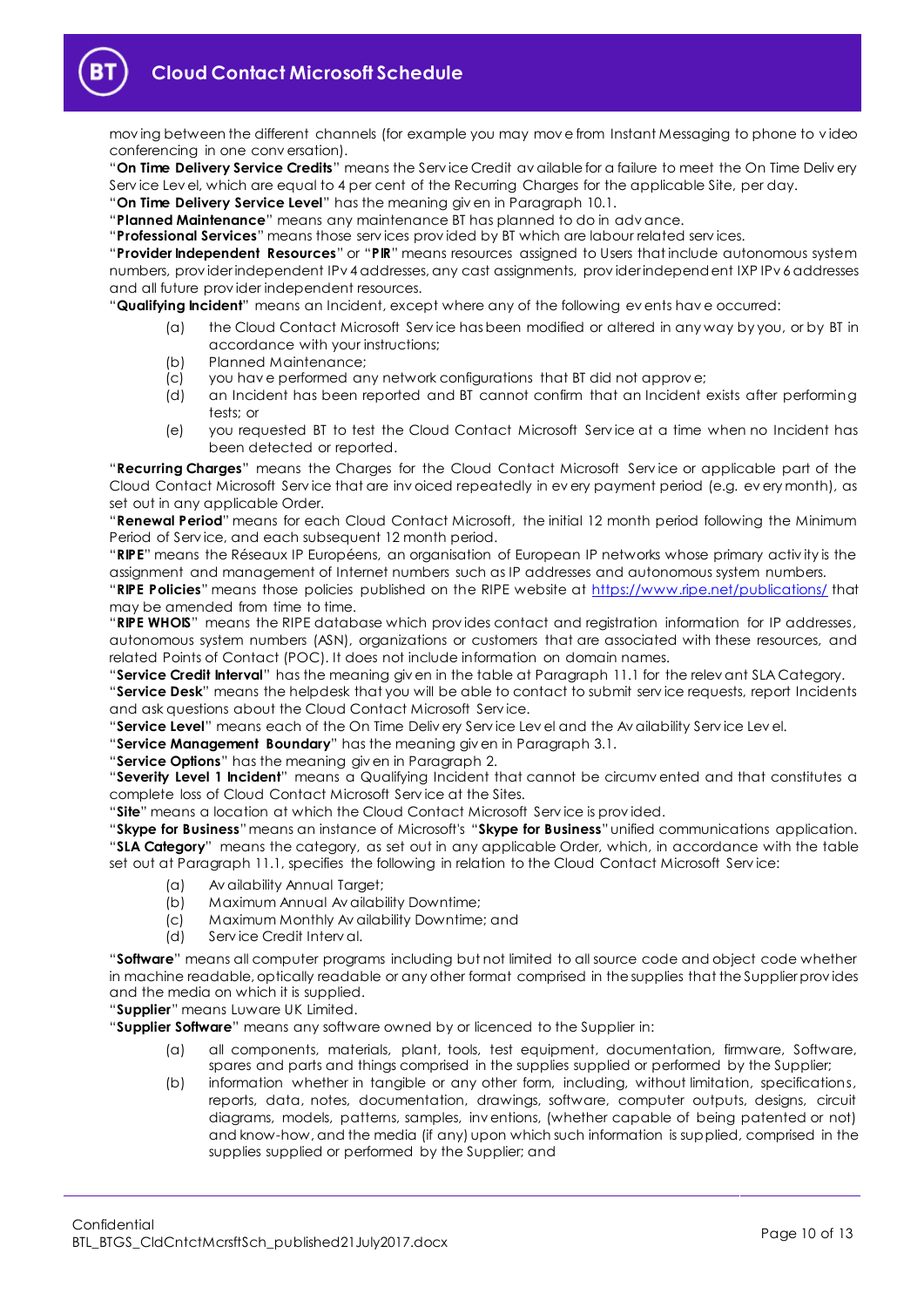

(c) any work that needs to be carried out as set out in an order that is supplied or performed by the Supplier.

"**Ticket**" means the unique reference number prov ided by BT for an Incident and that may also be known as a "**fault reference number**".

"**Usage Charges**" means the Charges for the Cloud Contact Microsoft Serv ice or applicable part of the Cloud Contact Microsoft Serv ice that are calculated by multiplying the v olume of units that you used or incurred in a period (e.g. number of agents using the Cloud Contact Microsoft Serv ice, or the number of minutes the Cloud Contact Microsoft Serv ice was used for) with the relev ant fee as set out in any applicable Order.

"**Web RTC**" means Web Real-Time Communication and is a collection of communications protocols and application programming interfaces that you may use with the Cloud Contact Microsoft Serv ice.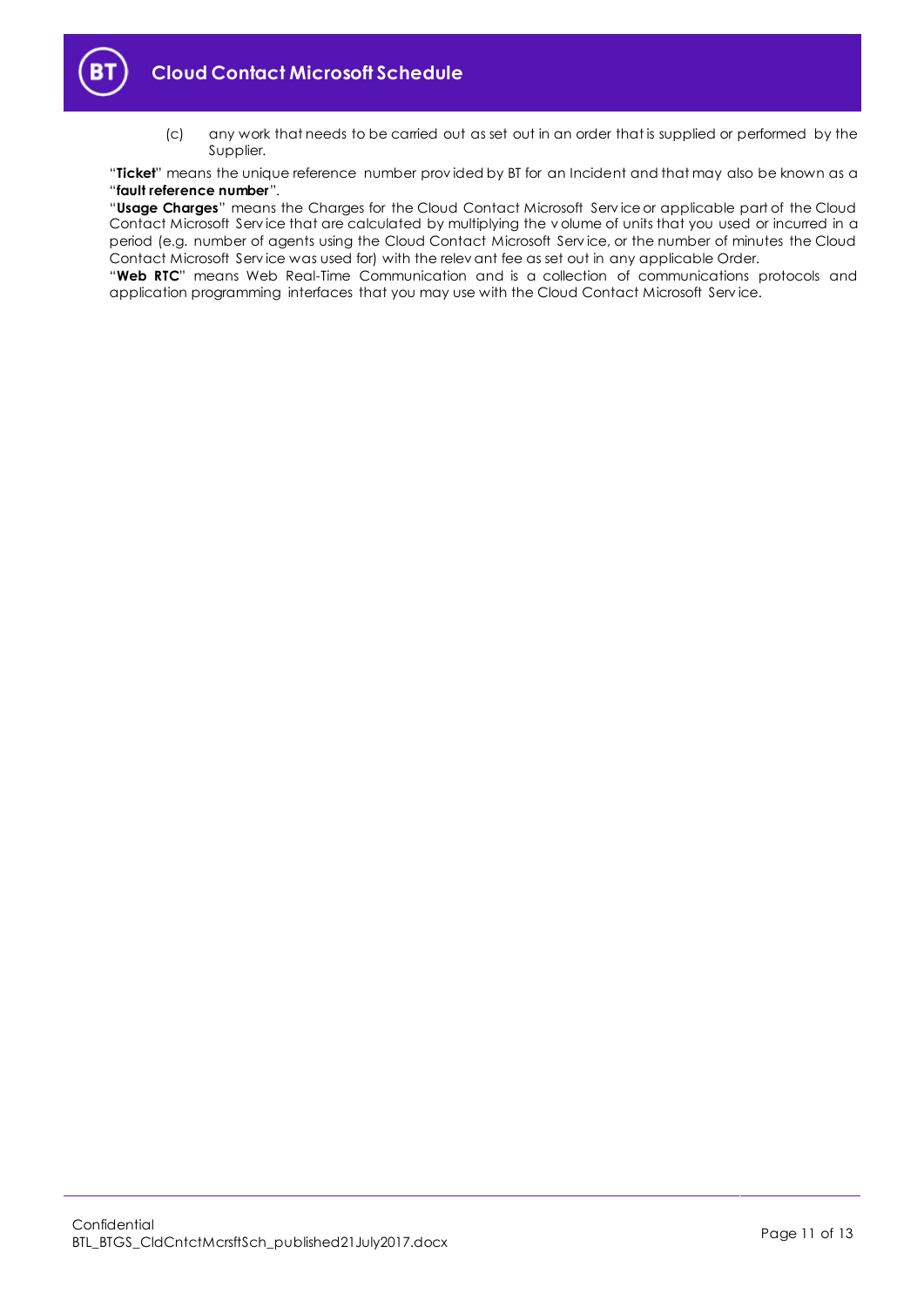

# <span id="page-11-0"></span>**APPENDIX 1 – SUPPLIER SOFTWARE SUB-LICENCE TERMS**

With effect from the installation of the Supplier Software, BT grants a non-transferable, non-exclusive, sub-licence to you and your Users, prov ided that you comply with the following terms:

## <span id="page-11-1"></span>**1 Your Obligations**

- (a) except for this sub-licence, the Supplier Software (including all updates, upgrades, modifications, enhancements, and related documentation, if any, whether sub-licensed as part of or in connection with this Contract) will remain the property of the Supplier (or a third party that has granted the Supplier the right to licence the Supplier Software) and you have no right or interests in the Supplier Software except for the sub-licence rights expressly granted in this Schedule;
- (b) you may only use the Supplier Software at your Sites unless you submit a request to BT and BT agrees otherwise, prov ided that you will giv e BT prior written notice of the new Site where the Supplier Software will be used and that you make sure that use of the Supplier Software by you or your Users at the new Site does not exceed the number of Users as agreed between both of us in the Schedule;
- (c) you will keep the Supplier Software confidential. You may grant access to the Supplier Software to your employees to the extent necessary to use the Supplier Software in accordance with the sub-licence and to your Users. You or your employees will not, at any time, disclose, sell, assign, lease or otherwise dispose of, or commercially exploit or market in any way, with or without charge, the Supplier Software (in whole or in part) to third parties, other than to your Users in accordance with this Contract.
- (d) except as set out in this Schedule, you will not use, copy or modify the Supplier Software or merge the Supplier Software with other software or take any action inconsistent with the intellectual property rights in the Supplier Software of the Supplier or any third party which has granted the Supplier the right to licence the Supplier Software. You are solely responsible for any additional third party licensing costs that both of us agree may be associated with the implementation of the Supplier Software;
- (e) you may make one copy of the Supplier Software and any associated documentation as is reasonably required for back-up, disaster recov ery, security, archiv al or testing purposes prov ided that the copy includes the copyright and proprietary notices of the Supplier or its licensor as notified to you by BT;
- (f) you may use the Supplier Software in connection with other software; prov ided howev er, that you will be responsible for any costs associated with such third party software connectiv ity or for problems with the Supplier Software resulting from such use;
- (g) you will not decompile (as set out in s50B(1) of the Copyright, Designs and Patent Act 1988), rev erse assemble, or rev erse engineer the Supplier Software or any hardware or firmware implementation of the Supplier Software except to the extent permitted by law for the purposes of interoperability;
- (h) you will not use or permit the use of the Supplier Software for timeshare purposes, serv ice bureau or hosted purposes or third party training;
- (i) BT reserv es the right to audit the numbers of concurrent Users that are using the Supplier Software on a regular basis prov ided that the audit is limited to the documents and written records prov ided by you for this purpose and BT will adv ise you of its findings where appropriate. In the ev ent that you are deploying the Supplier Software for a number of agents that exceeds the number agreed between the parties, then BT will Notify you and BT reserv es the right to Charge you for excess usage from the point at which BT identifies any excess usage;
- (j) you will be responsible for any changes, modifications or improv ements made to the Supplier Software after deliv ery by any person other than the Supplier or the Supplier's nominated representativ es unless those changes are made with the Supplier's or the Supplier's nominated representativ es' consent or approv al;
- (k) you agree that, except as expressly set out in this Contract, all title, copyright and other intellectual property and proprietary rights in the Supplier Softw are and any connected documentation are owned exclusiv ely by the Supplier or suppliers to the Supplier;
- (l) you will take reasonable precautions to prev ent unauthorised use or disclosure of the Supplier Software and any associated documentation and will not knowingly permit the Supplier Software or any associated documentation be made av ailable without BT's consent;
- (m) you will not v iolate any applicable export regulations, export or re-export the Supplier Software or technical data prov ided by BT and you will comply with all local import regulations as Notified to you by BT;
- (n) you will not assign this sub-licence without the prior written consent of BT; and
- (o) you will hold any confidential or proprietary information that you obtain as a result of the Supplier Software in confidence and you will use this information only for purpose of using the Cloud Contact Microsoft. You will make sure that this information will not be disclosed by you, your Users, your end customers or any of your agents or employees, without the prior written consent of BT or in accordance with this Contract. The prov isions of this sub-paragraph (n) will surv iv e the termination of this Supplier licence for any reason.